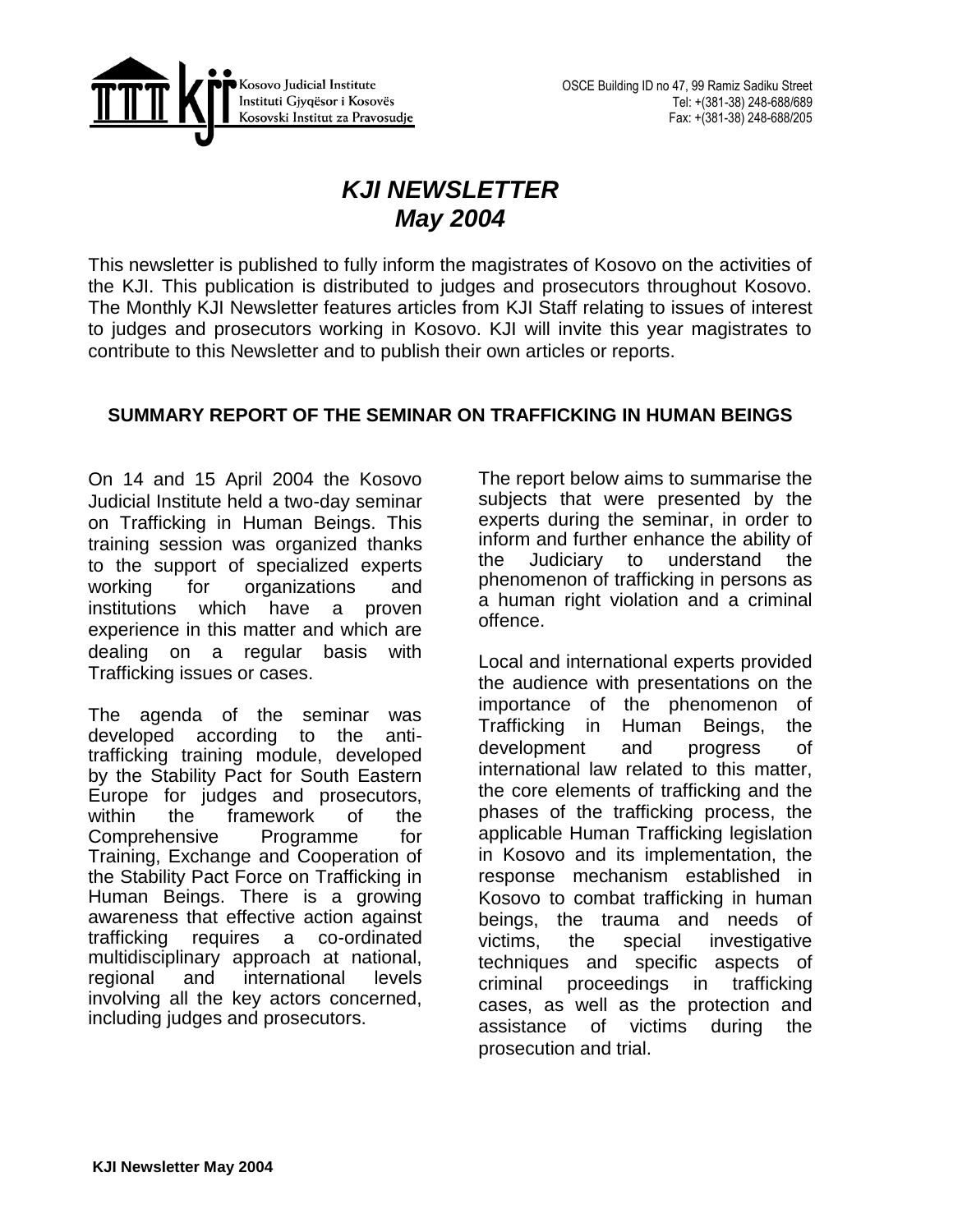

This report will hopefully contribute to further sensitize the magistrates, including those who did not attend the seminar, to the issue of trafficking in persons, a phenomenon which becomes very pressing in Kosovo. However, the magistrates present at the seminar raised a certain number of concerns they would like to see resolved in a short delay.

### **I. Trafficking in Human Beings: general overview and situation in Kosovo**

### 1. General overview

The last ten years have seen a steady increase in trafficking in human beings, through and from South East Europe. This phenomenon has reached alarming proportions, mostly in the Balkans and neighboring countries. The US Department estimated in June 2003 that 800 000 to 2 000 000 women and children are trafficked across international borders every year. The International Organization for Migration estimates that 500 000 women are illegally forced to work as prostitutes in Europe. This constitutes a grave human rights concern and particularly challenges law enforcement and the Judiciary.

Trafficking in human beings is a global criminal business based on pure exploitation, driven by demand, with an estimated annual global turnover of trafficking is 7-8 billion USD. Trafficking does not only take place for sexual exploitation, but also labour exploitation, organ donation, forced servitude, slavery, or practices similar to slavery, begging, theft and domestic work.

The general root causes of trafficking are mostly economic as individuals are searching for better opportunities due to poverty or because of war conflicts, persecution or violence and are deceived by false promises and lured by offers of high salaries. Root causes can also be found in the lack of legislation, corruption or gender discrimination... Trafficking affects both men and women, but women are affected in different ways than men, in terms of the sectors in which they end up, the abuses they suffer and the consequences thereof. Traditionally women have had less access to education and skilled labour markets. At the same time, the breakdown of traditional society roles has seen increasing numbers of women becoming responsible for the family income and seeking to maintain this through remittances from migration. Yet, although nowadays half of the migrants worldwide are women, migration policies and opportunities are male oriented. Female migrants are likely to have less access to the formal labour market and the accompanying regulated migration routes. Women are more likely to migrate into unskilled, unregulated sectors, in particular domestic work and the sex industry. Two sectors that have no or minimal protection and that are often even not considered work. Owing to the nature of the work and the forms of migration open to them, they are relegated to the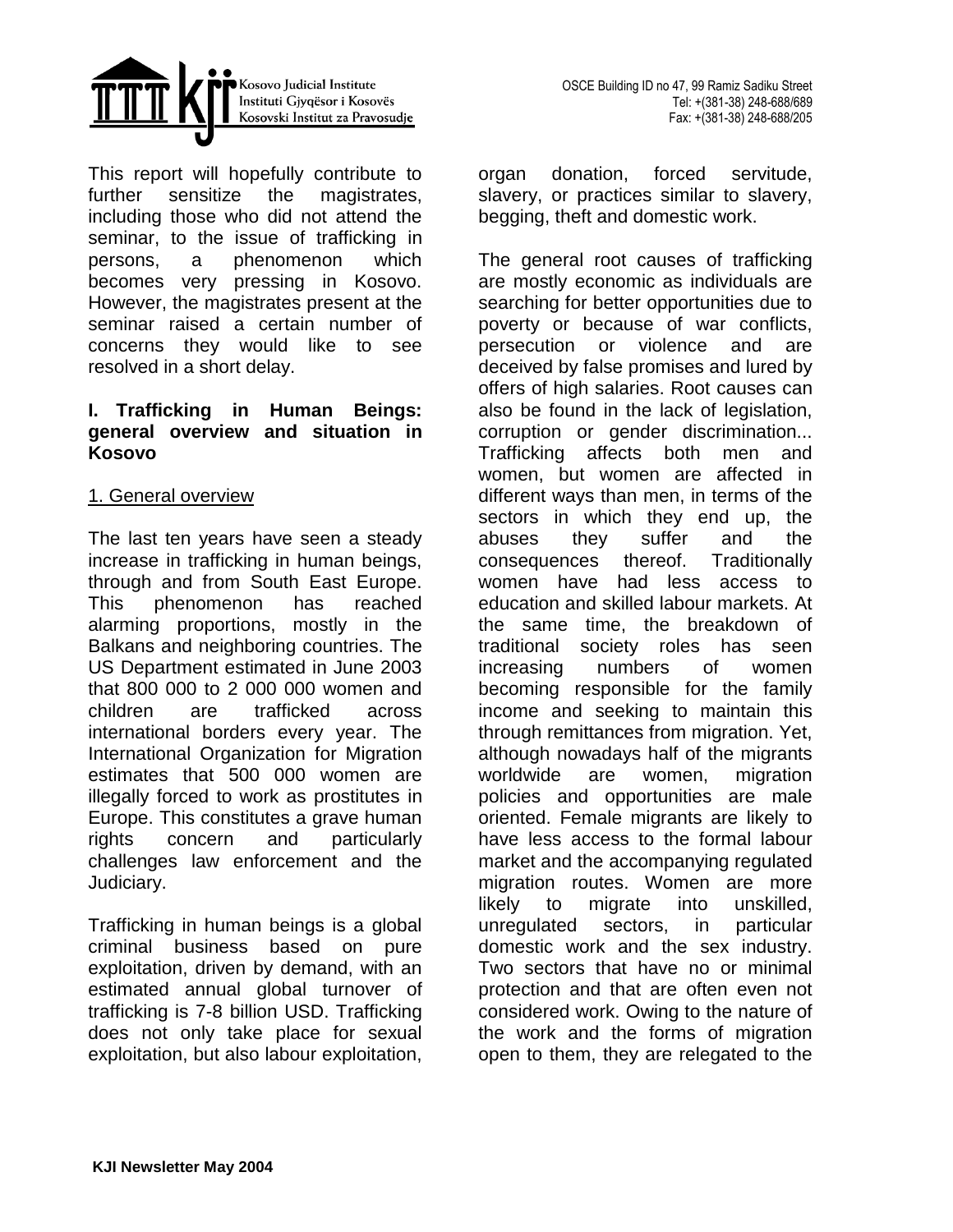

services of dubious agencies and middlemen, thus leaving them more vulnerable to trafficking and other forms of violence and abuse.

Another factor is the way prostitutes are stigmatized and the inhuman attitude that holds that once a woman is a prostitute she does not deserve anymore of the same protection against violence and abuse as other citizens. This attitude is consciously exploited by traffickers.

Recruitment is commonly done through friends, family members or acquaintances (even females they have known for a long time), but also through different agencies. Traffickers benefit from the fact that the women who take the initiative to leave are fleeing poverty and bleak employment and often have families who are dependent on their income. The trafficking process does not stop as the trafficked persons is released or manages to escape the coercive situation. Also after the trafficking situation has stopped trafficked persons face a range of problems, including health, physical and psychological problems. Moreover, as in most cases the traffickers know where the victim lives, escape does not put an end to threats of reprisals to the victim and/or her/his family.

# 2. Situation in Kosovo

The victims of trafficking in Human Beings can be women and men, adults or children. In Kosovo, trafficked women are the major target primarily for sexual exploitation or forced prostitution. Women from Moldova (58%), Romania, Ukraine, Bulgaria, Albania and Russia are forced into prostitution. Women are also trafficked within and from Kosovo. Indeed, Kosovo constitutes not only a transit country, but also a source and destination country of trafficking. IOM has already assisted the first 29 cases of Kosovar women and girls trafficked within Kosovo or abroad and forced into prostitution. However, IOM assisted 409 victims that were trafficked to Kosovo from February 2000 to the end of December 2003. In 83% of the cases, the trafficked persons were seeking better living conditions abroad, as they were paid less than 30 euros in their home country. Most of the jobs promised were in Italy. The victims came from all age groups; the average age was 22 years old. Most assisted cases (75%) had a professional background and previous experiences in various sectors either in their home countries or abroad. Out of these 409 persons, 29 were Kosovars. This indicated that Kosovo is indeed becoming a country of origin. A high percentage of these cases were minors coming from rural areas. A reintegration programme has been set up for them, led by the Ministry of Social Affairs.

Kosovo is offering a combination of factors conducive to trafficking due to its geographical situation and proximity to East European countries, the existing post-conflict situation, the large presence of an international community, its porous borders and limited border control, its newly established antitrafficking legislation, established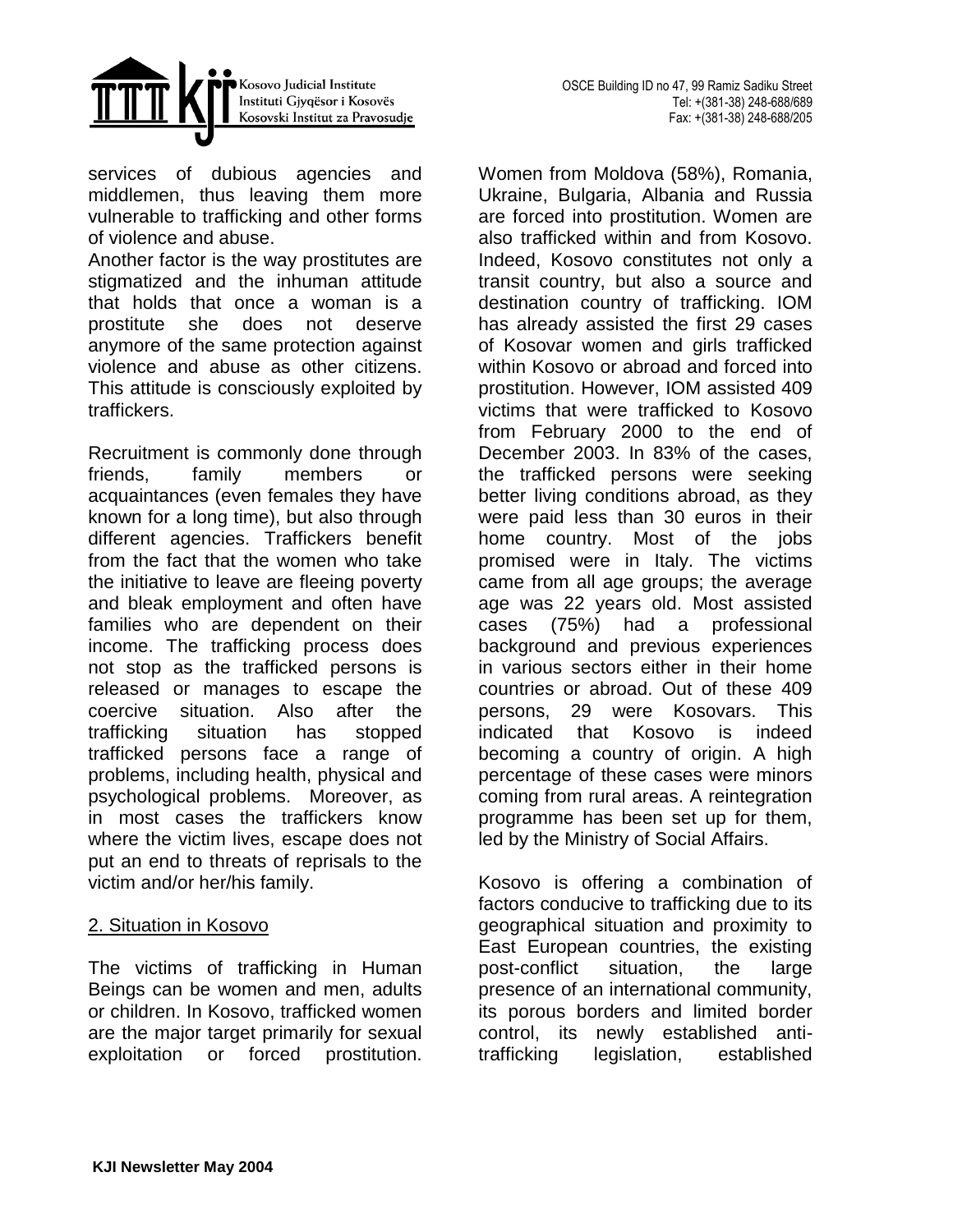



smuggling routes and corruption. The main routes into Kosovo appear to be from the north across the Serbian border and Through FYR Macedonia.

# **II. International and Domestic legislative and policy approaches to anti-trafficking responses**

Current legislative and policy responses are based on a three-pillar approach: prevention of the act of trafficking, prosecution of the perpetrators and protection of the victims of trafficking.

### 1. Prevention of trafficking

At the international and national levels, a lot of initiatives have been undertaken to prevent and combat trafficking.

# **a- At the international level**

Before 2000, there was no internationally accepted definition of trafficking, although it was generally recognized as a serious violation of human rights. All countries had their own definition of trafficking, which posed a problem in addressing the issue properly in international cooperation and the proper identification of victims. Recently however, states have begun to link trafficking to key sovereignty/security concerns including migrant smuggling and organized crime.

In November 2000, the UN General assembly adopted three instruments designed to form the basis of a new international legal regime to fight international organized crime: the

Convention against Transnational Organized Crime, supplemented by two additional treaties (protocols), dealing respectively with trafficking in persons, especially women and children and with smuggling of migrants. These three treaties were opened for signature in Palermo, Italy in December 2000 and, after the required number of signatures and ratifications, respectively entered into force on 29 September 2003, 25 December 2003 and 28 January 2004. All the countries of Southern Eastern Europe have ratified those treaties.

The Protocol to Prevent, Suppress and Punish trafficking in Persons, especially Women and Children (the Trafficking Protocol) establishes the first common international definition of "Trafficking in Persons" and is the first international legally binding instrument explicitly addressing preventive anti-trafficking measures as well as action in the field of protection and assistance of trafficked persons. It is primarily a law enforcement tool intended to facilitate international cooperation as it obliges state parties to penalize trafficking, prosecute traffickers, extradite suspects and share information. The Protocol contains a broad definition of trafficking, covering all forms of trafficking for sexual exploitation, forced labour, slavery, slavery-like practices and servitude. However, it leaves wide discretion to states concerning the implementation of its provisions on the protection and assistance of trafficked persons. The terms of exploitation of prostitution and sexual exploitation are not defined by the Protocol, meaning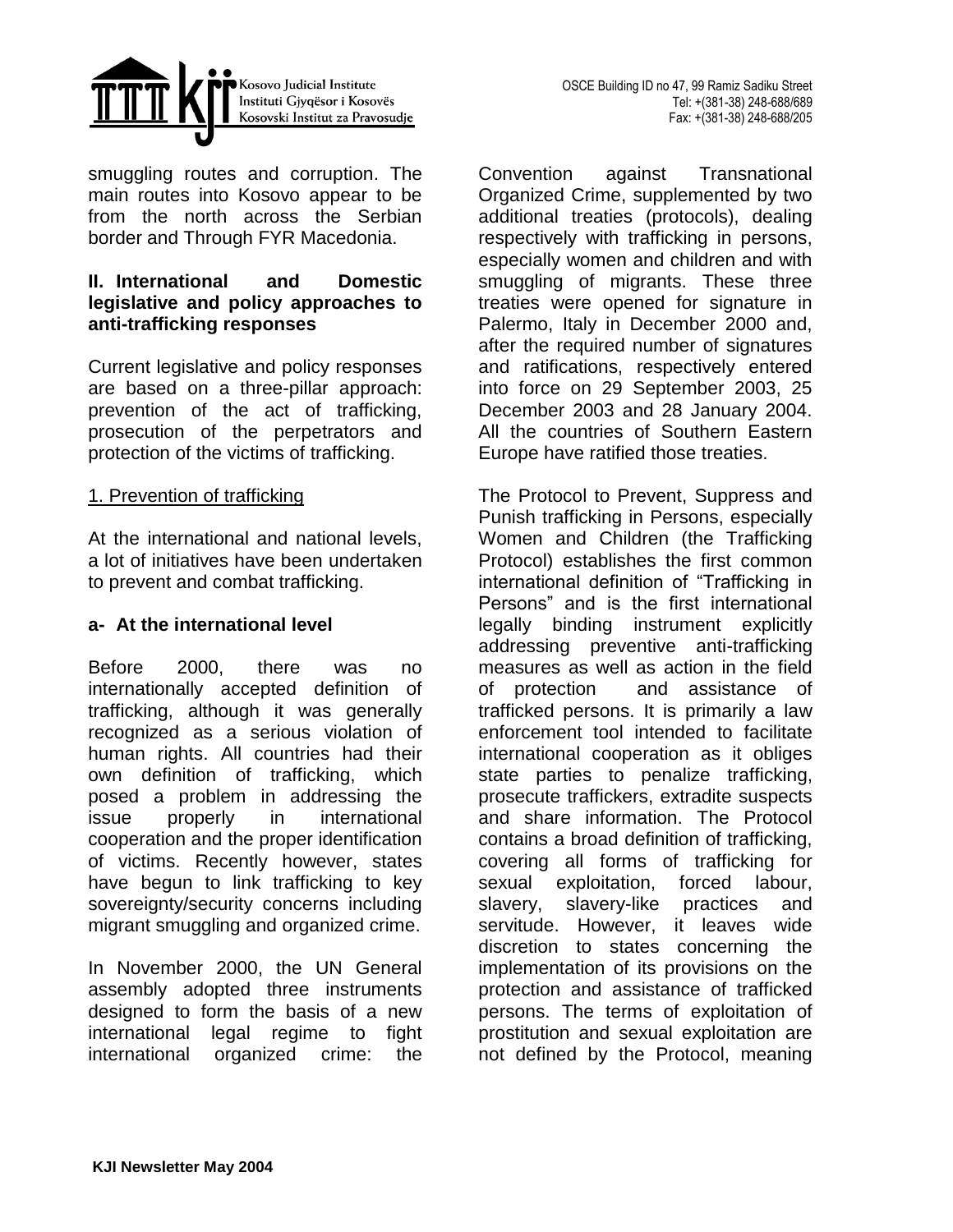

this treaty is without prejudice to how state parties address prostitution in their respective domestic laws.

However, the Protocol succeeded in providing states with a definition allowing a broad interpretation taking into account the complexity of the issue. The definition consists of three parts: the acts, the means and the purpose. This definition recognizes all forms of trafficking and does not restrict the issue to prostitution and slavery. It does not focus on women and girls exclusively, but recognizes that women, men, girls and boys can all be victims of trafficking. What defines trafficking is the use of coercion or deceit and not the type of labour. The Protocol also makes a difference between adults and children, in the sense that in case of children no coercion or deception is required, since the status of the child and their vulnerability towards adult authority make them unable to be responsible in the same way of their decisions as grown ups. The Protocol does not require that the victim crosses an internationally recognized border, taking into account that persons are also being trafficked from one region to another, within one country.

The Protocol also establishes a clear distinction between the phenomena of trafficking and smuggling in migrants. Smuggling in persons is a crime against public order regulating the legal entry into a state, without a specific individual victim; whereas trafficking is a crime against the person and a violation of human rights. So smuggling deals with the protection of borders, whereas the

aim of smuggling is not to exploit a person but to facilitate illegal entry and stay. Unfortunately, as a lot of trafficked persons are coming in illegally, they are deported as such without being recognized as victims of violence, so their rights to security and support are violated by the institutions that bear the responsibility to protect them and to punish those that abuse and exploit them.

### **b – at the domestic level**

At the domestic level, in Kosovo, a referral system has been established. A counter Trafficking Direct Assistance Co-Ordination group, which comprises the International Organization for Migration (IOM), the Organization for Co-operation and Security in Europe (OSCE), the Department of Justice/VAAU (Victim Advocacy and Assistance Unit), the organization Prevent Victims and Prevent Trafficking of Human Beings (PVPT), the Trafficking Police Investigation Unit (TPIU) and, on an ad-hoc basis, the Department of Social Welfare and the Centre for Protection of Women and Children (CPWC) , is responsible for assisting trafficked women in Kosovo and provides a forum for discussing individual cases and the needs of the beneficiaries. This inter-agency working group on Trafficking in Persons has adopted the joint Standard Operating Procedures for Victim Assistance (SOPs) to ensure that all programme areas are covered and all activities are properly coordinated. The SOPs describe the procedures to be followed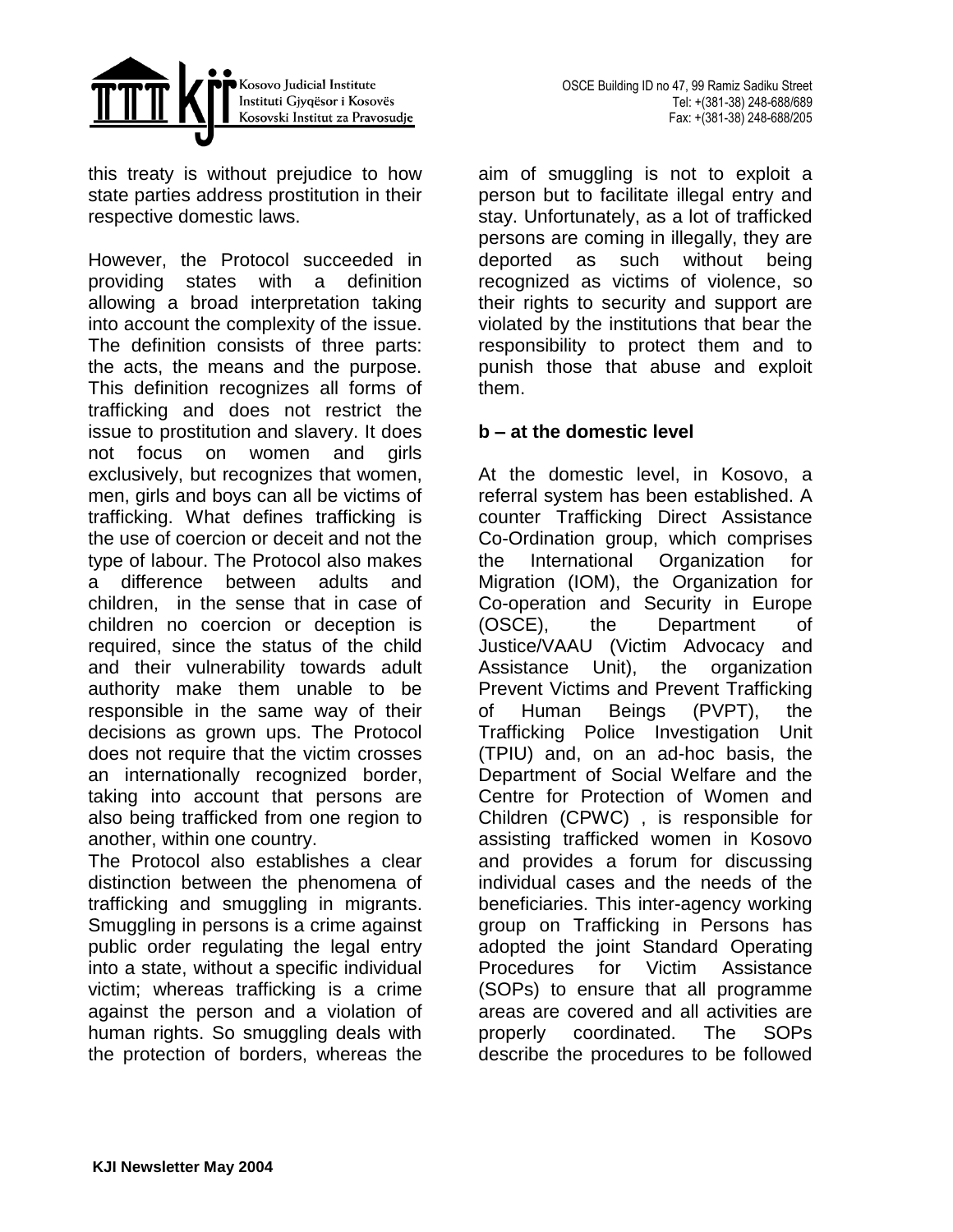



when assisting a trafficked woman from the point of identification to the moment she reaches the shelter. They also describe the referral system for the organizations involved and are updated and reviewed every six month or when immediate need arises.

TPIU conducts the investigation to identify the traffickers; when they have a reasonable doubt that one or several persons are involved in trafficking, they carry out an investigation, make the first contact with women and girls during bar raids, and arrest and detain the suspected traffickers. Consequently TPIU takes statements from the women. When they suspect that they have a trafficked person in custody, they call the OSCE regional trafficking focal points to conduct victims' interviews. OSCE will withdraw when this competency will be shifted to the Victim Assistance units of the Department of justice. OSCE determines whether the case should be referred to IOM for repatriation assistance and whether a shelter should be contacted for admission. TPIU makes arrangements

directly with the IOM and the shelter, which is run by organizations such as PVPT or the Centre for Protection of Women and Children. Once the victim is placed in the shelter, IOM proceeds with an extensive interview, and initiates and completes the return or reintegration procedures. There are four shelters opened in Kosovo. The shelter managed by PVPT deals with international victims and provides them with protection until they get repatriated (3 weeks to 3 months). This shelter is responsible for the basic needs of the beneficiaries including basic medical care, medical counseling and vocational training. Due to the security risk of victims being able to identify the location and compromise the integrity of the shelter, the shelter in principle does not accept victims of internal trafficking.

*(The second part of this article will be published in the next Newsletter)*

> *Mrs. Sylvie Nicole, Programme Coordinator, KJI*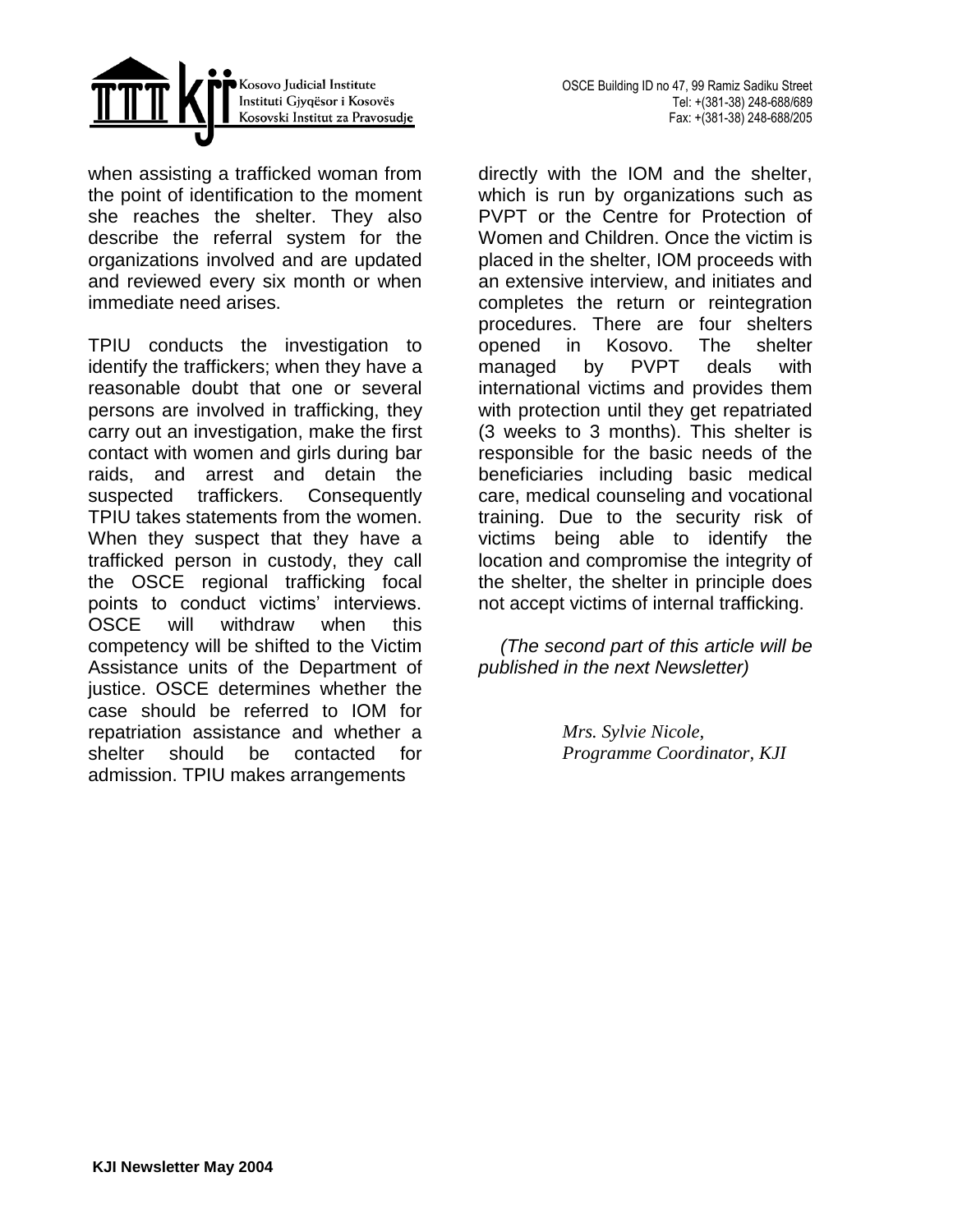

# **Project activities May 2004**

- Seminar on Evidentiary and Forensic in Sexual Assault cases
- Seminar on Protection against Domestic violence
- Seminar on Minor Offences
- Seminar on the Independence of the Judiciary
- Ad Hoc Seminar on the new Juvenile Justice Code of Kosovo
- Seminar on Property rights
- Induction course

### Seminar on Sexual Assault Forensics

The Kosovo Judicial Institute, together with the US Department of Justice, will organize on 4 May and 6 May, a one-day seminar on evidentiary and forensic issues in sexual assault cases. This matter is of great importance since criminal offences against sexual integrity have been newly incorporated in the Provisional Criminal Code of Kosovo. The seminar will focus on the impact of sexual assault in the community, crime scene documentation, interviewing techniques and forensics. A case study based on the provisions of the new code will be presented and discussed. The experts contributing to this seminar will be a Special Assistant Attorney General, a Sexual Assault Nurse Examiner, an Education Coordinator of the Coalition against Sexual Assault, all coming from the State of Mississippi, and a Resident Legal Advisor from US DoJ. Criminal judges and prosecutors are invited to attend this session.

# Seminar on Protection against Domestic Violence

The KJI will offer a seminar on the UNMIK Regulation 2003/12 on Protection against Domestic Violence, on 5 May, one year after it became operative. The members of judiciary have shown great interest in this matter since the Regulation established the new procedure both in civil and in criminal matters. Therefore, judges working in civil and criminal matters as well as public prosecutors who had not attended the previous seminar organised on 4 and 5 November 2003 will be invited for this session. The program addresses the responsibilities of the courts that have jurisdiction over these cases. The agenda includes the following topics: the importance of the Regulation 2003/12, a comparative overview of European and US legislations and judicial practices, the procedure according to the Regulation and the types of protection orders, the criminal offences of domestic violence, responsibility, court competences and punishments. The experts who will contribute to this seminar are local and international experts, a judge from the Prishtine/Pristina District Court, a lawyer from Prizren/Prizren, a KJI judicial Trainer and a Resident Legal Adviser from the US Department of Justice.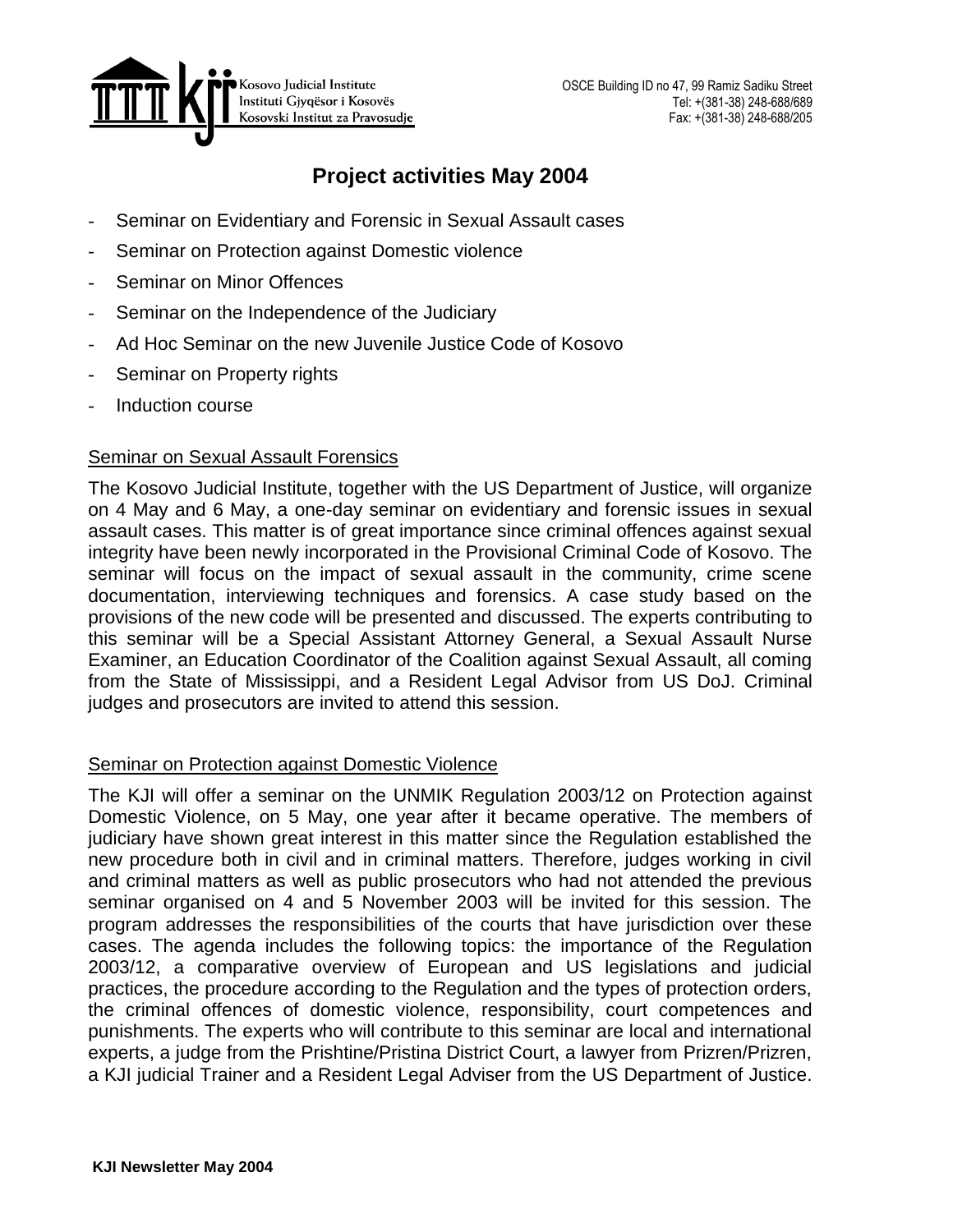

A discussion about the implementation of this regulation will take place as the participants will present the cases they had to deal with over the past year and the practical difficulties they have been facing regarding the application of this regulation.

### Seminar on Minor Offences

The KJI will organize on 13 May a specific legal education programme for judges working in Minor Offence Courts in Kosovo. This seminar will focus on the legal and procedural matters for which Minor Offence Courts are competent: traffic matters, public peace and order. Three judges coming from the High Court of Minor Offences in Kosovo will be speakers and trainers during that day. This seminar is the second session of the year organized for twenty five judges from Minor Offences Court.

### Seminar on the Independence of the Judiciary

The Kosovo Judicial Institute and the Council of Europe will hold in Grand Hotel, on 14 May 2004, a seminar on the Independence of the Judiciary. This training session will focus on several topics. The first one will deal with the Judiciary as "third power" of a democratic state: Constitutional framework, definition of the "third power" and models of organization (standards and recommendations from the Council of Europe will be presented and compared with regulations/provisions that provide the organization, functioning and nomination of the Judiciary in Kosovo). Other presentations will be on the independence and the supervision of judges; possible political interventions of the executive power to the independence of judges, modalities of selection of judges and promotion, independence of judges in Kosovo. The experts contributing to this seminar will be one Albanian judge - expert from the Council of Europe, a German Judge, the chairman of the Judges Association in Kosovo, and a KJI judicial trainer. This training session addresses all judges of Kosovo.

### Seminar on the Juvenile Justice Code of Kosovo

Following the promulgation of UNMIK Regulation 2004/8 on the Juvenile Justice Code of Kosovo, on 20 April 2004, and its entry into force the same day, KJI will organize an ad hoc seminar on the topic on 19 May 2004. This session will be addresses to Municipal Courts judges competent in this matter. The topics will deal with the applicable measures, punishments, and procedure foreseen by the Juvenile Justice Code, the execution of education measures and the trial of adults for criminal offences committed against children. The experts contributing to this seminar will be a local expert on criminal law, a judge from the District court of Mitrovice/Mitrovica and two judges from the Supreme Court of Kosovo.